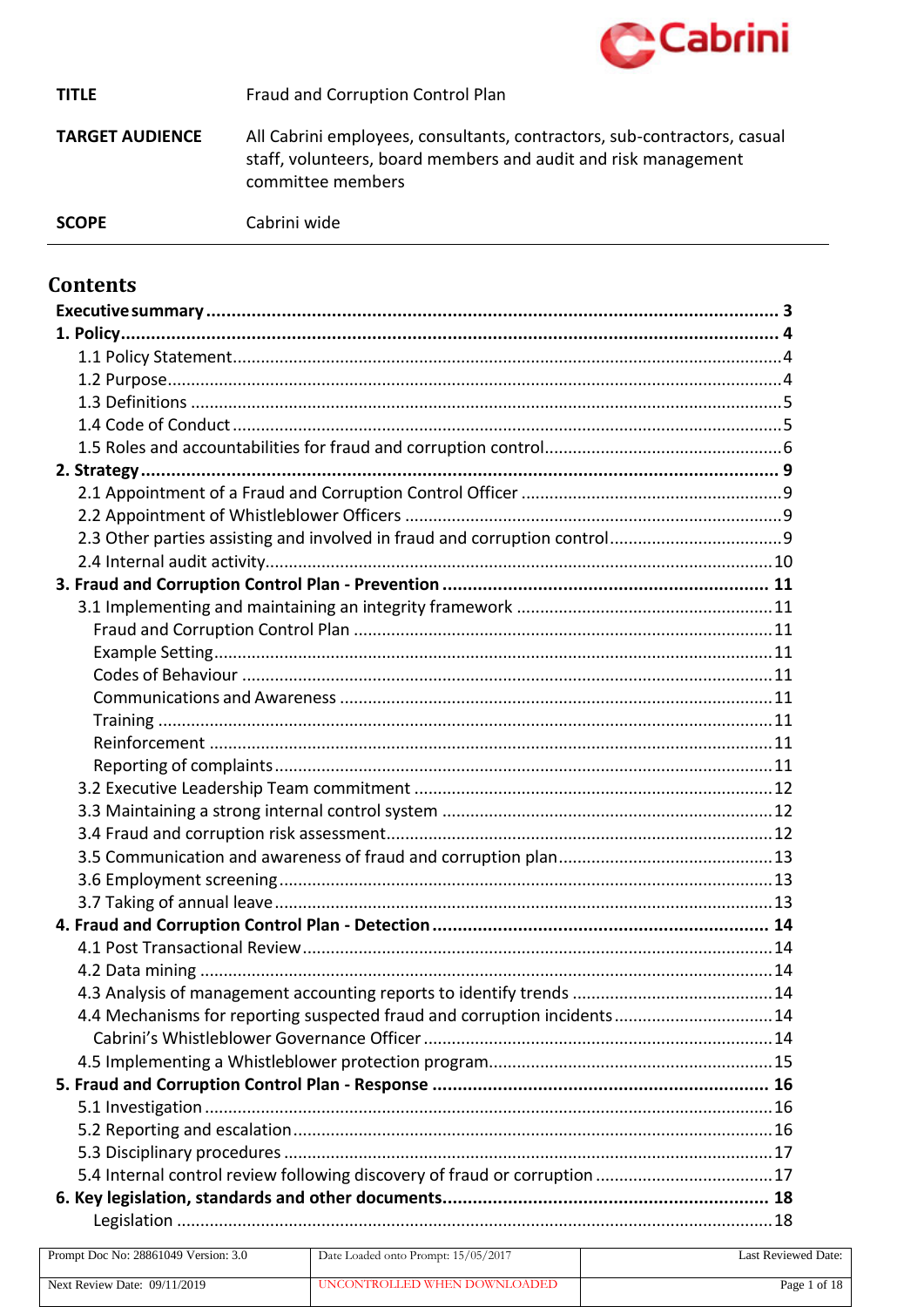

| Prompt Doc No: 28861049 Version: 3.0 | Date Loaded onto Prompt: 15/05/2017 | Last Reviewed Date: |
|--------------------------------------|-------------------------------------|---------------------|
| Next Review Date: $09/11/2019$       | UNCONTROLLED WHEN DOWNLOADED        | Page 2 of $18$      |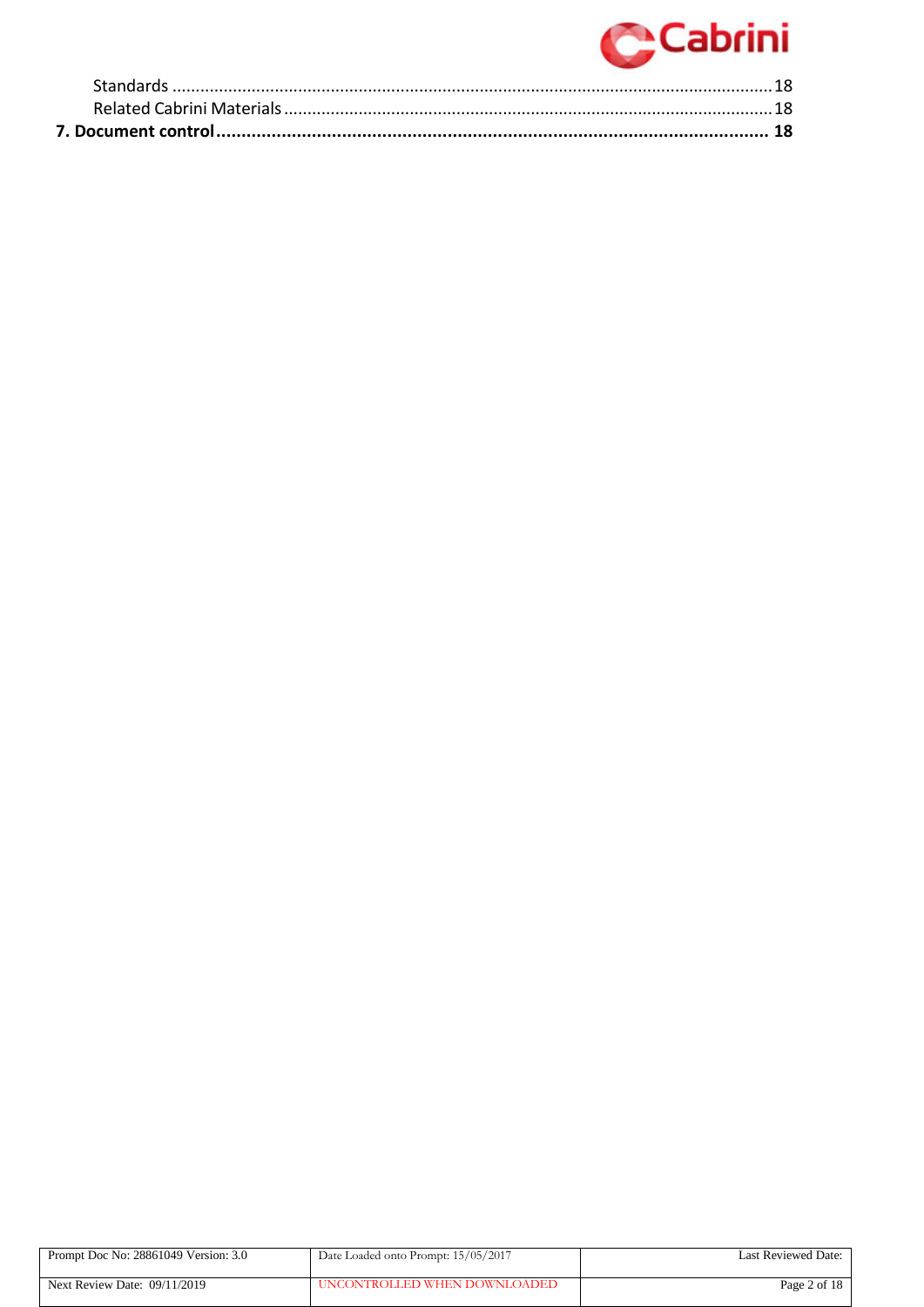

#### <span id="page-2-0"></span>**Executivesummary**

Cabrini recognises that fraud risk management is an integral part of good management practice and is committed to establishing an organisational culture that ensures fraud risk management is embedded in business processes. The introduction of an effective Fraud Corruption and Control Plan is an essential element specifically designed to help ensure Cabrini's ability to operate with integrity, transparency and at maximum economic efficiency.

The purpose of this document is to formalise and communicate Cabrini's Fraud and Corruption Control Plan for preventing, detecting and responding to fraud and corruption.

This plan applies to all Cabrini employees, consultants, contractors, sub-contractors, casual staff, volunteers, board members and audit and risk management committee members.

The Fraud and Corruption Control Officer is responsible for the implementation of the Fraud and Corruption Plan, with oversight from the Audit and Risk Management Committee. The Integrity Governance Officer is the central point of contact within Cabrini for reporting instances of actual or potential fraud and corrupt conduct.

The Cabrini Fraud and Corruption Control Plan is based on *Standards Australia AS8001-2008 Fraud and Corruption Control* and is comprised of the following sections:



| Prompt Doc No: 28861049 Version: 3.0 | Date Loaded onto Prompt: 15/05/2017 | Last Reviewed Date: |
|--------------------------------------|-------------------------------------|---------------------|
| Next Review Date: 09/11/2019         | UNCONTROLLED WHEN DOWNLOADED        | Page 3 of 18        |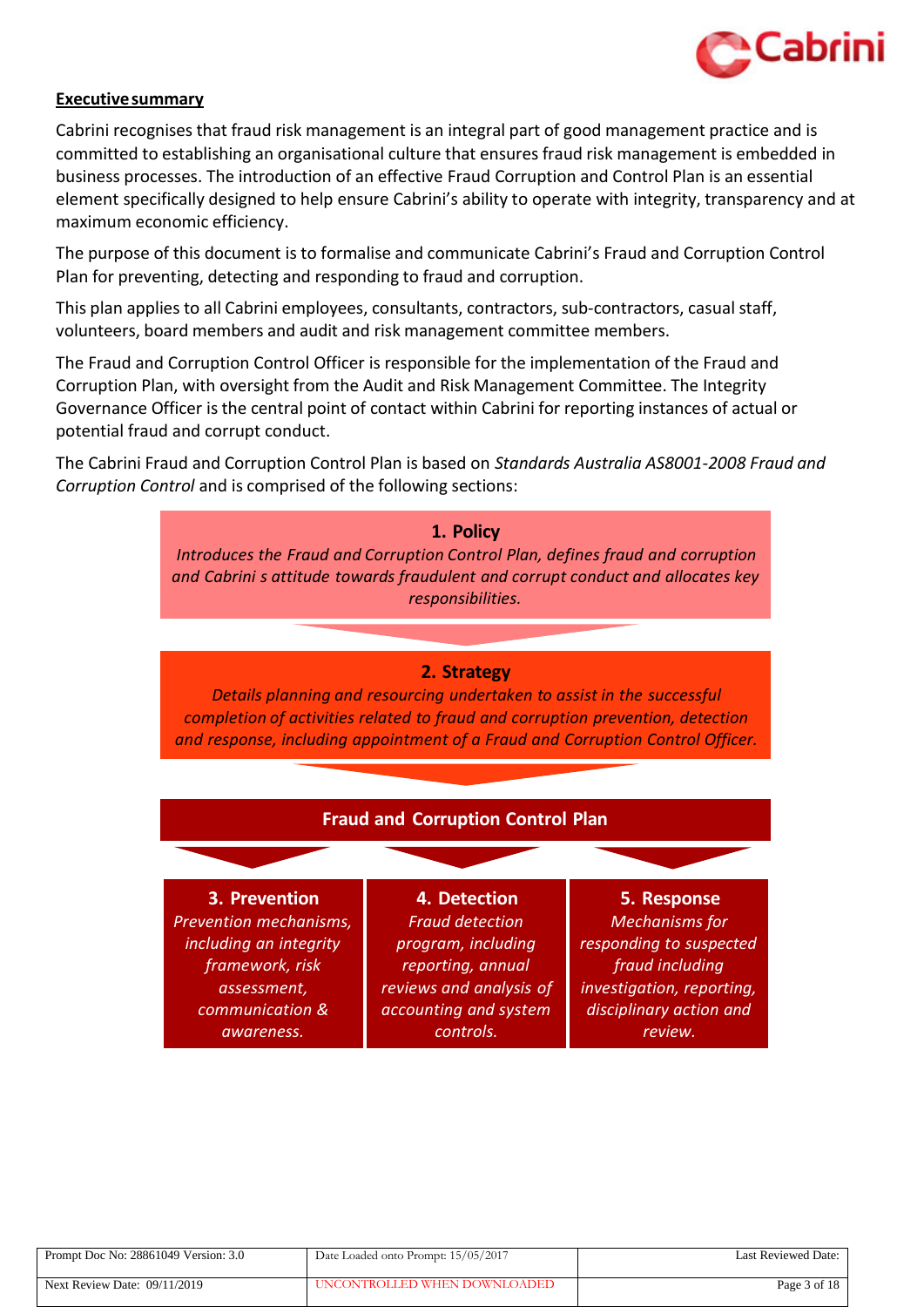

# <span id="page-3-0"></span>**1. Policy**

# <span id="page-3-1"></span>1.1 Policy Statement

The management of fraud and corruption is a key focus of Cabrini, with the desired outcome being the prevention of all fraud and corruption related incidents related to Cabrini. Cabrini recognises that the nature of fraud is inherently hard to control, however, effort will be made in order to ensure compliance with this policy.

Cabrini's various stakeholders expect employees to act legally and ethically. Cabrini needs to ensure systems, processes and capabilities are in place that mitigate the risk of fraudulent or corrupt activity and enable Cabrini to respond effectively where fraud and corruption is suspected or identified.

Fraudulent or corrupt activity of any kind, including for the benefit of Cabrini, is expressly forbidden, and consequently, all cases will be investigated and dealt with as deemed appropriate. Cabrini staff are expected to conduct themselves in a manner consistent with the principles and values of Cabrini and those expressed within the Code of Conduct, 'Our Promise'.

# <span id="page-3-2"></span>1.2 Purpose

The purpose of this document is to formalise and communicate Cabrini's Fraud and Corruption Control Plan for preventing, detecting and responding to fraud and corruption.

This plan applies to all Cabrini employees, consultants, contractors, sub-contractors, casual staff, volunteers, board members and audit and risk management committee members.

Cabrini is committed to a structured approach to fraud and corruption control that meets recognised standards (where appropriate), such as *Standards Australia AS8001-2008 Fraud and Corruption Control* and as reflected in this plan.

This Fraud and Corruption Control Plan documents Cabrini's organisational approach to managing fraud and corruption exposure at a strategic and operational level. It details Cabrini's intended actions in implementing and monitoring fraud and corruption prevention, detection and response initiatives.

This plan is an integral part of Cabrini's overall risk management approach on the premise that fraud and corruption are business risks that are managed by the application of risk management principles.

The measures described in this Plan have been designed to:

- Help ensure Cabrini adequately fulfils its responsibilities;
- Enhance the protection afforded to Cabrini's assets, interests and reputation in order to help eliminate internally and externally instigated fraud and corruption against Cabrini;
- Detect instances of fraud and corruption against Cabrini in the event that preventative strategies fail;
- Establish a coordinated approach for the investigation of suspected or alleged fraud and corruption that supports the recovery of property dishonestly appropriated (or compensation equivalent to any loss suffered as a result of fraudulent or corrupt conduct); and
- Safeguard the reputation of individuals involved in the process.

| Prompt Doc No: 28861049 Version: 3.0 | Date Loaded onto Prompt: 15/05/2017 | Last Reviewed Date: |
|--------------------------------------|-------------------------------------|---------------------|
| Next Review Date: 09/11/2019         | UNCONTROLLED WHEN DOWNLOADED        | Page 4 of 18        |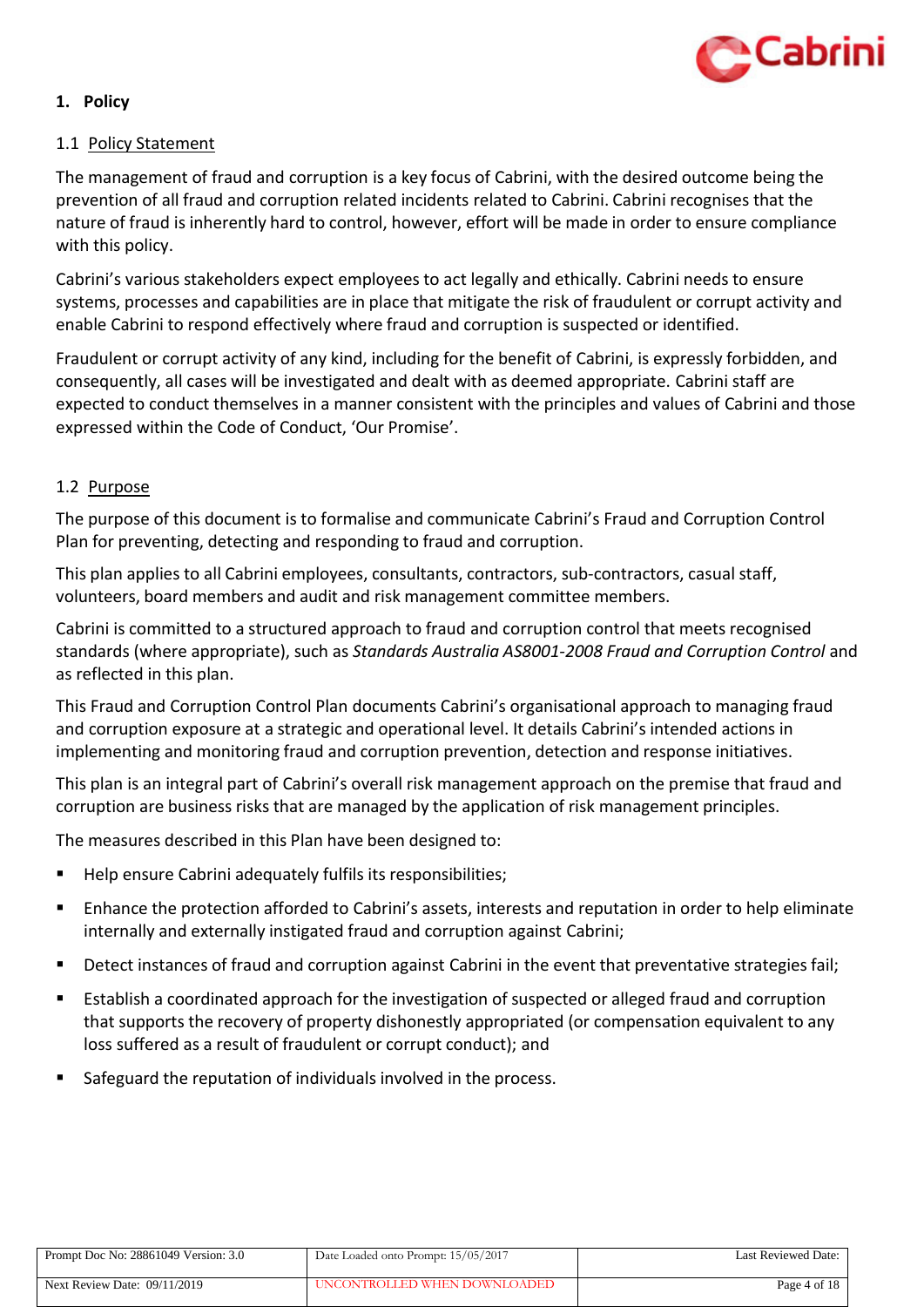

# <span id="page-4-0"></span>1.3 Definitions

*'Fraud'* is the crime of obtaining financial or another benefit by deception. While there is no single accepted definition of fraud, the Australian Standard for fraud and corruption control defines fraud as:

*'Dishonest activity causing actual or potential financial loss to any person or entity including theft of moneys or other property by employees or persons external to the entity and where deception is used at the time, immediately before or immediately following the activity. This also includes the deliberate falsification, concealment, destruction or use of falsified documentation used or intended for use for a normal business purpose or the improper use of information or position for personal financial benefit'.*

Fraud can be perpetrated by employees, stakeholders, contractors and externalservice providers, acting alone or in collusion.

There are many different types of fraud. Examples include:

- Regulatory (e.g. inappropriately influencing a decision or turning a blind eye to illegal behaviour );
- Financial (e.g. payments to fictitious suppliers or employees or exaggerating the value of goods delivered or services provided or deception relating to annual and sick leave);
- **Theft of tangible assets (e.g. removal of medical equipment or loss of inventory); and**
- Theft of intangible assets (e.g. intellectual property or other confidential information).

*'Corruption'* is defined by the Australian Standard for fraud and corruption control as:

*'Dishonest activity in which a director, executive, manager, employee or contractor of an entity acts contrary to the interests of the entity and abuses their position of trust in order to achieve some personal gain or advantage for themselves or for another person or entity.'*

*'Whistleblowing'* for the purposes of this plan is defined as the disclosure by a witness of actual or suspected wrongdoing in an organisation that reveals fraud, corruption, or other serious wrongdoing.

*A 'Whistleblower'* is a person who reports serious wrongdoing in accordance with this plan.

#### <span id="page-4-1"></span>1.4 Code of Conduct

The purpose of Cabrini's Code of Conduct – '*Our Promise*' - is to promote adherence to the values prescribed of compassion, integrity, courage and respect for all. In particular, Cabrini employees are required through the code of conduct to demonstrate:

- *Integrity – We remain true to our beliefs at all times, our mission and values are non-negotiable.*
- *Integrity – We are honest and reliable, making decisions that are consistent with our mission and taking responsibility for our own actions.*
- *Courage We maintain the courage of our convictions and express our values through our actions.*
- *Respect We respect ourselves, our colleagues and the excellence of the services we deliver.*

All persons undertaking work for Cabrini, whether in a paid or unpaid capacity, are required to adhere to the principles set out in the Code of Conduct.

| Prompt Doc No: 28861049 Version: 3.0 | Date Loaded onto Prompt: 15/05/2017 | Last Reviewed Date: |
|--------------------------------------|-------------------------------------|---------------------|
| Next Review Date: $09/11/2019$       | UNCONTROLLED WHEN DOWNLOADED        | Page 5 of 18        |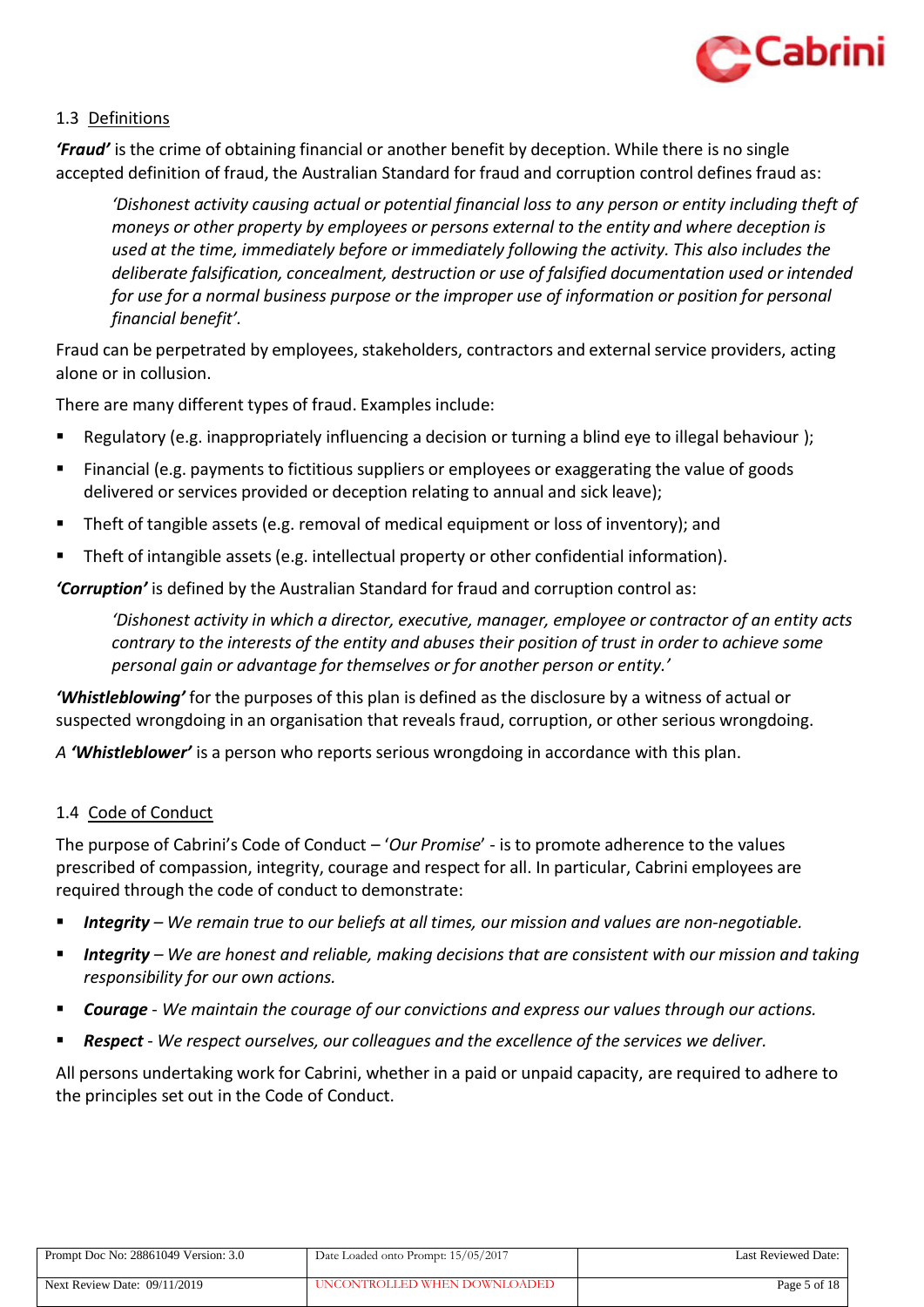

# <span id="page-5-0"></span>1.5 Roles and accountabilities for fraud and corruption control

To help ensure that Cabrini's fraud and corruption risk management program is effective, it is important to understand the roles and responsibilities that personnel at all levels of Cabrini have with respect to fraud and corruption risk management.

All levels of management are accountable for setting the appropriate tone of intolerance for fraudulent and corrupt acts by displaying the proper attitude toward complying with laws, rules, regulations and policies. In addition, all staff should be cognisant of the risks and exposures inherent in their area of responsibility, and should establish and maintain proper internal controls that will provide for the security and accountability of the resources entrusted to them. Specific responsibilities of management and staff are detailed below:

1.5.1 Audit and Risk Management Committee

- Oversight of risk management arrangements and systems of internal control addressing fraud and corruption risk;
- Oversight of the performance and leadership of the internal and external audit functions, including their impact on fraud and corruption risk;
- Oversight of Cabrini's compliance with applicable legal and regulatory requirements, including those relating to fraud and corruption;
- To assist Cabrini to assess the processes for determining and managing Cabrini's key risk areas, including fraud and corruption risk; and
- To provide advice on whether management has in place a current and appropriate risk management framework and associated procedures for the effective identification and management of organisational risks, including fraud and corruption risk.

1.5.2 Chief Executive Officer (CEO)

- Ensuring effective systems and adequate resources are in place in relation to prevention of fraud and corruption;
- Ensuring fraud and corruption prevention is embedded in the broader risk management approach;
- Providing leadership and demonstrating commitment to ethical behavior and preferred culture; and,
- Ensuring the staff conduct is consistent with the code of conduct.
- 1.5.3 Fraud and Corruption Control Officer
- Developing and maintaining the fraud and corruption control plan;
- Assessing whether the fraud and corruption controls per this plan are in place;
- Ensuring that the fraud and corruption control plan is current; and
- Delivery of training support and advice to Managers and personnel identified as working in high risk areas.

1.5.4 Integrity Governance Officers

- Receiving both confidential and identifiable Whistleblower reports;
- **Appointing a suitable Integrity Protection Officer and putting them in contact with the** Whistleblower to support them;

| Prompt Doc No: 28861049 Version: 3.0 | Date Loaded onto Prompt: 15/05/2017 | Last Reviewed Date: |
|--------------------------------------|-------------------------------------|---------------------|
| Next Review Date: $09/11/2019$       | UNCONTROLLED WHEN DOWNLOADED        | Page 6 of 18        |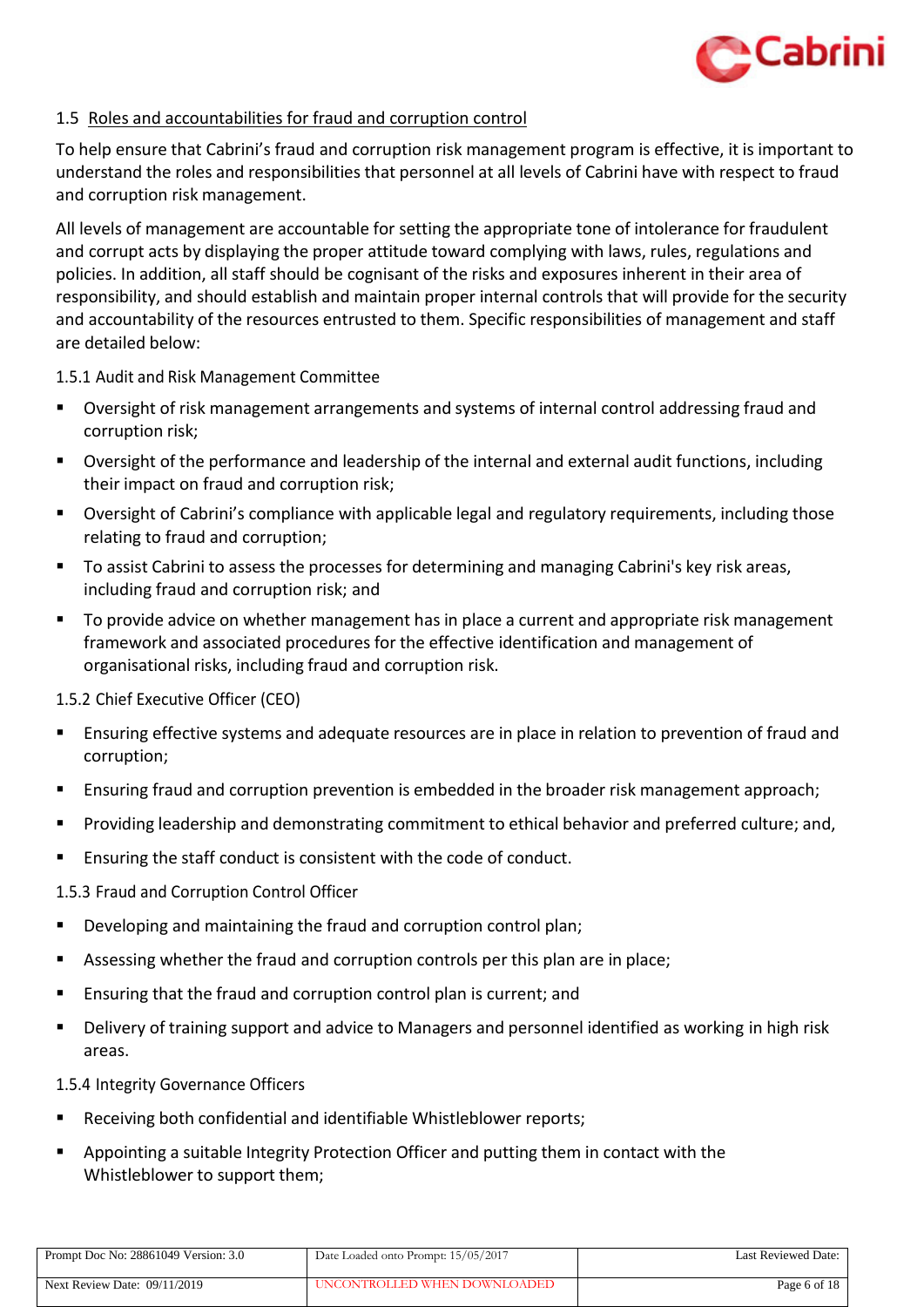

- Where required, coordinating the investigation of the report in conjunction with the Fraud and Corruption Control Officer; and
- Acting as the investigator, if this does not present a conflict of interest.
- 1.5.5 Integrity Protection Officer
- Providing protection to the Whistleblower according to Cabrini's Whistleblowing Policy; and
- Keeping the Whistleblower informed of the progress and outcomes of the investigation subject to considerations of privacy of those against whom the allegations have been made.

# 1.5.6 Director of Finance

- Ensuring appropriate financial management controls are established and maintained to prevent and detect fraud and corruption, including establishment and maintenance of an effective fraud and corruption detection program over financial aspects;
- Through financial training as appropriate, raise the awareness of management to fraud and corruption prevention and detection; and
- Notifying the Integrity Governance Officer of possible instances of finance related fraud and corruption.

# 1.5.7 People Services

- Providing training and advice to staff to help ensure staff are aware of their responsibilities in relation to the Fraud and Corruption Control Plan;
- Ensuring processes are in place for the leadership team to address unsatisfactory behaviour;
- Ensures that any disciplinary action taken against staff with respect to fraud or corruption is in line with Cabrini's industrial relations instruments; and
- Assisting the Integrity Protection Officer in managing the welfare of Whistleblowers as requested.

#### 1.5.8 Directors

- Providing governance and oversight over their respective directorate to help prevent and detect acts of misconduct, fraud and corruption;
- Informing subordinate staff of their responsibility for fraud and corruption prevention and detection and helping educate staff in this regard; and
- Promote staff awareness of ethical principles subscribed to by Cabrini, including an appropriate attitude towards compliance with laws, rules and regulations.

#### 1.5.9 All Staff and Contractors

All staff are required to understand and discharge their responsibilities in relation to fraud and corruption, including:

- Being aware of common indicators and symptoms of fraud, corruption or other wrongful acts and being vigilant and responding to indicators as appropriate;
- Cooperating with any fraud or corruption investigation and granting access to persons and documentation as required;

| Prompt Doc No: 28861049 Version: 3.0 | Date Loaded onto Prompt: 15/05/2017 | Last Reviewed Date: |
|--------------------------------------|-------------------------------------|---------------------|
| Next Review Date: $09/11/2019$       | UNCONTROLLED WHEN DOWNLOADED        | Page 7 of 18        |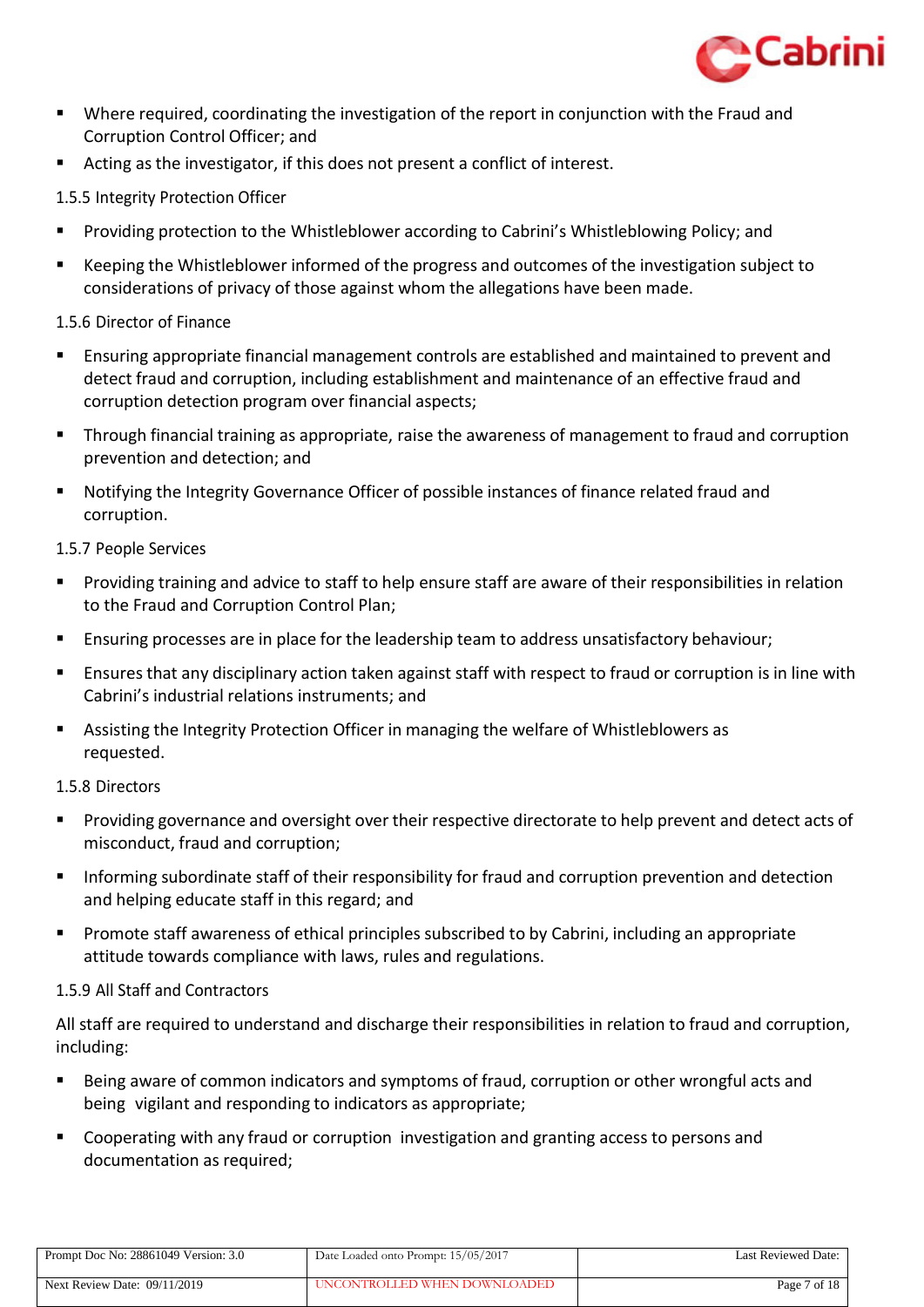

- Complying with internal control requirements, policies and procedures;
- **Safeguarding assets under their control; and**
- Reporting suspected acts of fraud, corruption and misconduct as appropriate.

| Prompt Doc No: 28861049 Version: 3.0 | Date Loaded onto Prompt: 15/05/2017 | Last Reviewed Date: |
|--------------------------------------|-------------------------------------|---------------------|
| Next Review Date: $09/11/2019$       | UNCONTROLLED WHEN DOWNLOADED        | Page 8 of 18        |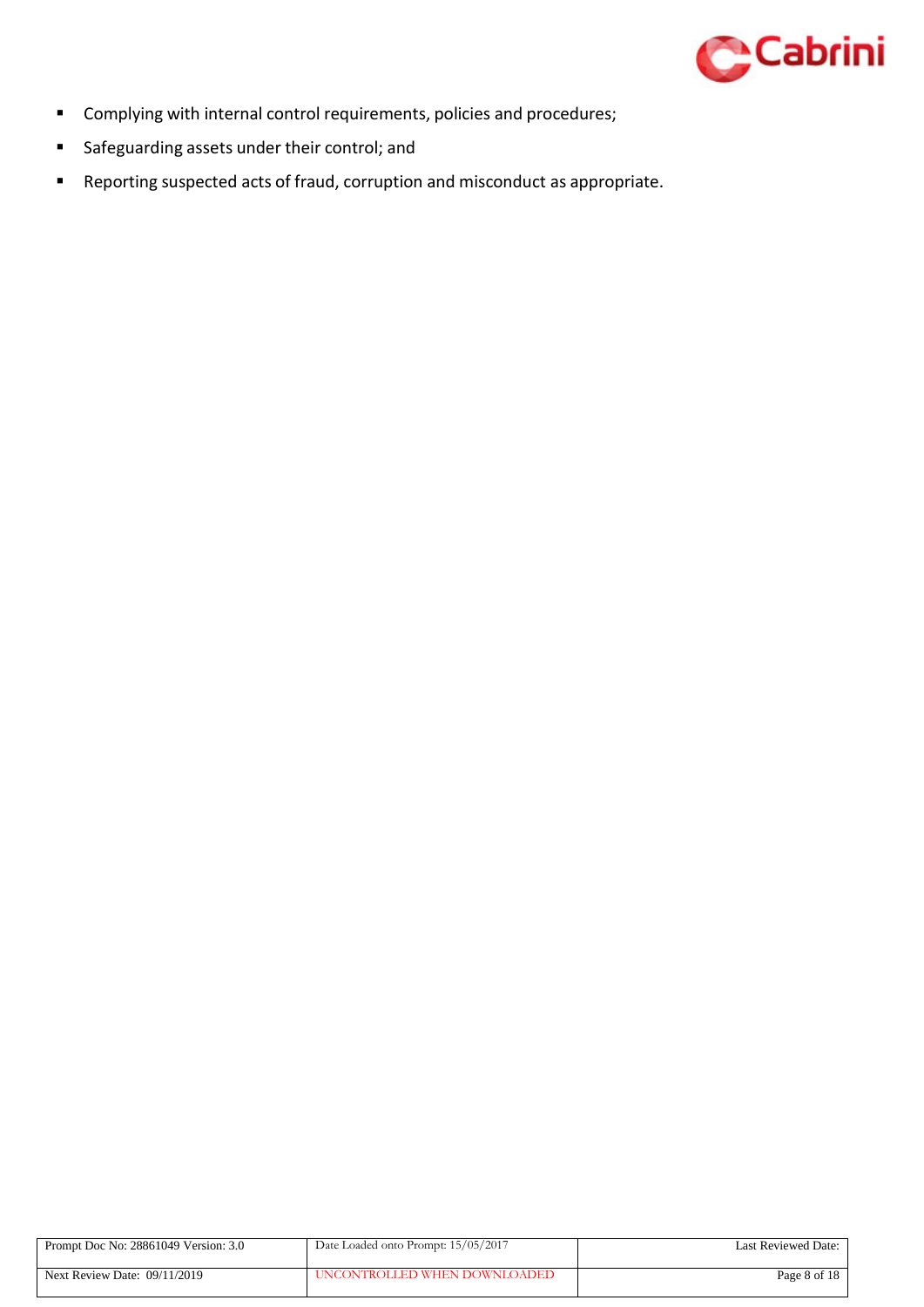

# <span id="page-8-0"></span>**2. Strategy**

The following section details planning and resourcing undertaken to assist in the successful completion of activities related to fraud and corruption prevention, detection and response*.*

# <span id="page-8-1"></span>2.1 Appointment of a Fraud and Corruption Control Officer

The Executive Director People and Culture has been appointed Cabrini's Fraud and Corruption Control Officer.

The Fraud and Corruption Control Officer is required to have the capacity to understand and translate current best practice in fraud and corruption control into user-friendly practices and procedures in addition to delivering/coordinating training on relevant procedures, particularly to Cabrini's Executive Leadership Team. The Fraud and Corruption Control Officer is required to remain up to date with current best practice in fraud and corruption via:

- Training and attendance at relevant seminars, conferences and workshops;
- Maintaining a library of reference materials; and,
- Networking with other fraud and corruption control officers.

Cabrini's Fraud and Corruption Control Officer is responsible for ensuring that fraud and corruption control resources work together in a coordinated fashion in a way that achieves the objectives set out in this plan.

The Fraud and Corruption Control Officer will conduct a periodic review of the fraud and corruption control arrangements in consultation with the Audit and Risk Management Committee, and implement improvements as necessary.

#### <span id="page-8-2"></span>2.2 Appointment of Whistleblower Officers

In accordance with Cabrini's Whistleblowing Policy, an Integrity Governance Officer and Integrity Protection Officer has been appointed.

Further information is provided in Cabrini's Whistleblowing Policy.

#### <span id="page-8-3"></span>2.3 Other parties assisting and involved in fraud and corruption control

Other important resources and business areas necessary for controlling fraud and corruption include:

- Cabrini's legal advisers and staff;
- Finance;
- People and Culture Services;
- Compliance and quality assurance;
- Records management;
- **Enterprise risk management; and**
- Business Technology Services.

Cabrini's Fraud and Corruption Control Officer is responsible for ensuring that fraud and corruption control resources work together in a coordinated fashion in a way that achieves the objectives set out in this plan

| Prompt Doc No: 28861049 Version: 3.0 | Date Loaded onto Prompt: 15/05/2017 | Last Reviewed Date: |
|--------------------------------------|-------------------------------------|---------------------|
| Next Review Date: $09/11/2019$       | UNCONTROLLED WHEN DOWNLOADED        | Page 9 of 18        |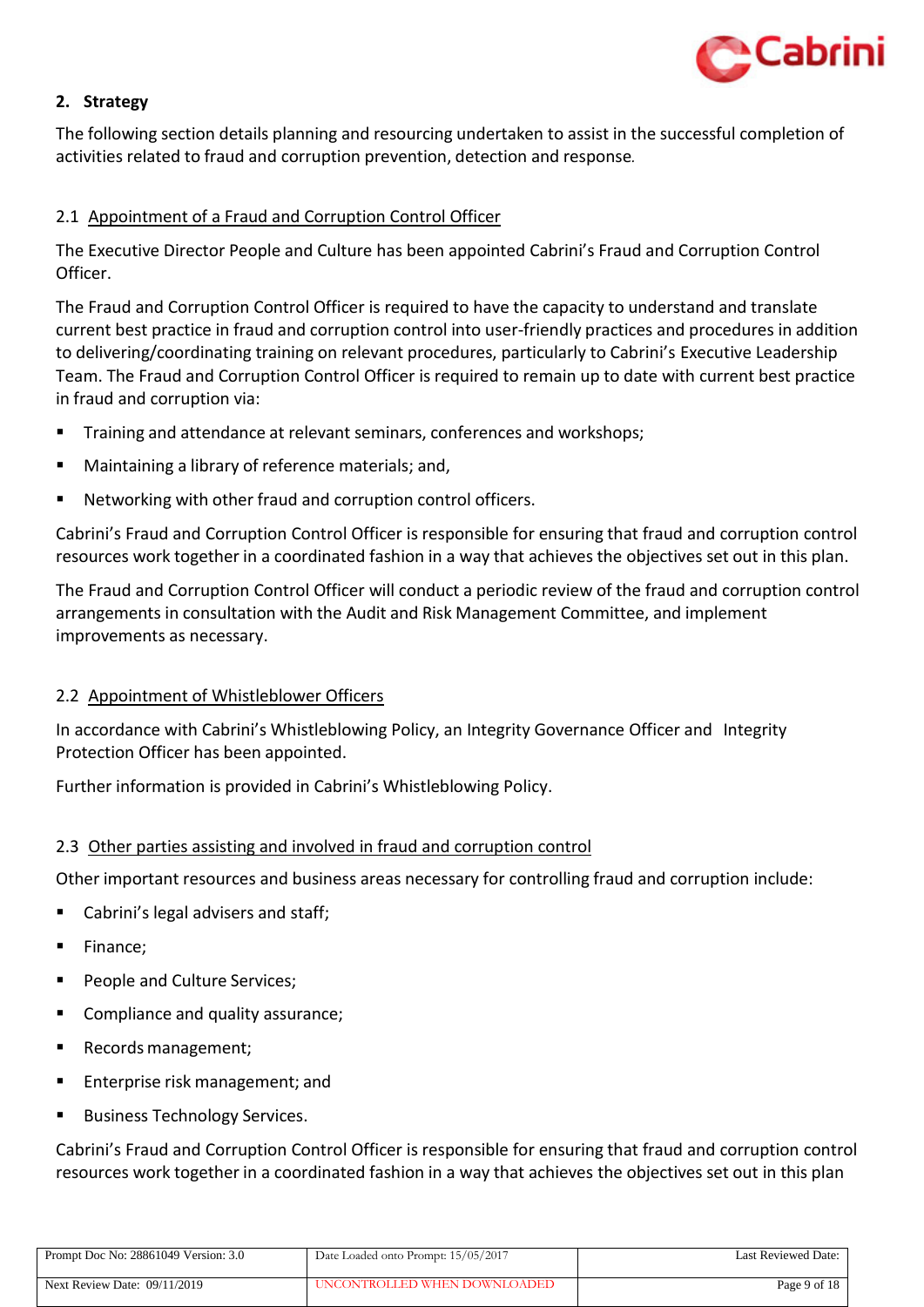

Additionally, all Cabrini staff are required to be involved in the prevention of fraudulent and corrupt conduct through reporting actual or suspected instances of fraud or corruption to the Whistleblower Governance Officer.

# <span id="page-9-0"></span>2.4 Internal audit activity

While primary responsibility for the identification of fraud and corruption within an entity rests with Cabrini staff, internal audit forms a key part of the overall control environment by identifying the indicators of fraud and corruption. Internal audit activity can be effective in the detection and prevention of fraud and corruption by helping to ensure adherence to internal control systems.

The internal auditor should have sufficient knowledge to identify the indicators of fraud and corruption but is not expected to have the expertise of a person whose primary responsibility is detecting and investigating fraud.

| Prompt Doc No: 28861049 Version: 3.0 | Date Loaded onto Prompt: 15/05/2017 | Last Reviewed Date: |
|--------------------------------------|-------------------------------------|---------------------|
| Next Review Date: $09/11/2019$       | UNCONTROLLED WHEN DOWNLOADED        | Page $10$ of $18$   |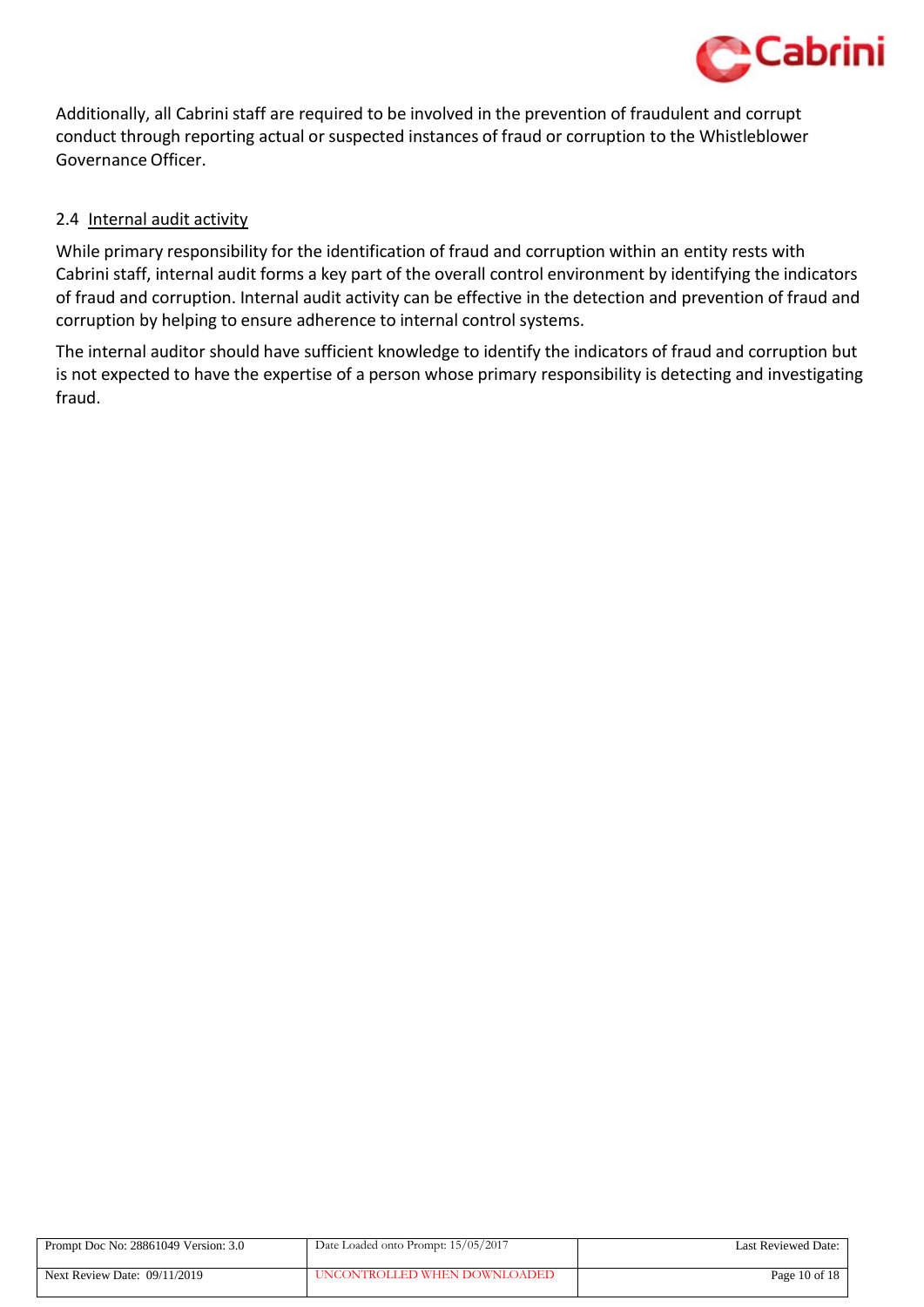

#### <span id="page-10-0"></span>**3. Fraud and Corruption Control Plan - Prevention**

The most effective deterrent of fraud and corruption is a well-informed workforce, prepared to disclose fraudulent and corrupt behaviour.

Fraud and corruption prevention mechanisms employed by Cabrini should comprise:

- **Documenting and communicating Cabrini's stance** on fraud and corruption and its expectations around fraud and corruption management through this plan and Cabrini's Integrity Framework.
- **Undertaking a Fraud Risk Assessment** to identify fraud and corruption risks within the organisation and implementing controls to minimise risks, e.g. segregation of duties, reconciliation etc.
- **Fraud and corruption management education** through a range of training and document dissemination programs to foster fraud and corruption awareness.
- **Strong control environment** through implementation of internal controls that are well documented, reviewed and updated regularly and understood by all Cabrini staff.

#### <span id="page-10-1"></span>3.1 Implementing and maintaining an integrity framework

To help prevent fraud and corruption, an integrity framework has been developed using a participatory approach, which builds commitment from all employees and is subject to ongoing monitoring and maintenance. This includes the development and promulgation of the elements set out below.

#### <span id="page-10-2"></span>**Fraud and Corruption Control Plan**

This plan documents the responsibilities for fraud and corruption prevention, detection and response initiatives required to be undertaken at Cabrini when any occurrence of fraud and corruption is suspected.

#### <span id="page-10-3"></span>**Example Setting**

Example setting will be achieved through observable adherence to Cabrini's integrity framework by Cabrini management and the Executive Leadership Team.

#### <span id="page-10-4"></span>**Codes of Behaviour**

The Code of Conduct prescribes the behaviour expected of Cabrini employees.

#### <span id="page-10-5"></span>**Communications and Awareness**

Periodic communications and fraud and corruption awareness training is conducted to help ensure staff are aware of their responsibilities in relation to fraud and corruption and have the knowledge and capability to deal with suspected instances.

#### <span id="page-10-6"></span>**Training**

Specific training covering the code of conduct, ethical tools for decision-making and fraud and corruption awareness should be undertaken as part of the induction process. Where appropriate, periodic refresher sessions should be undertaken by all Cabrini staff.

#### <span id="page-10-7"></span>**Reinforcement**

Ethical standards should be incorporated into Cabrini's performance management and appraisal system.

#### <span id="page-10-8"></span>**Reporting of complaints**

A mechanism for the communication of ethical concerns has been established, inside and outside the normal channels of communication.

| Prompt Doc No: 28861049 Version: 3.0 | Date Loaded onto Prompt: 15/05/2017 | Last Reviewed Date: |
|--------------------------------------|-------------------------------------|---------------------|
| Next Review Date: 09/11/2019         | UNCONTROLLED WHEN DOWNLOADED        | Page 11 of 18       |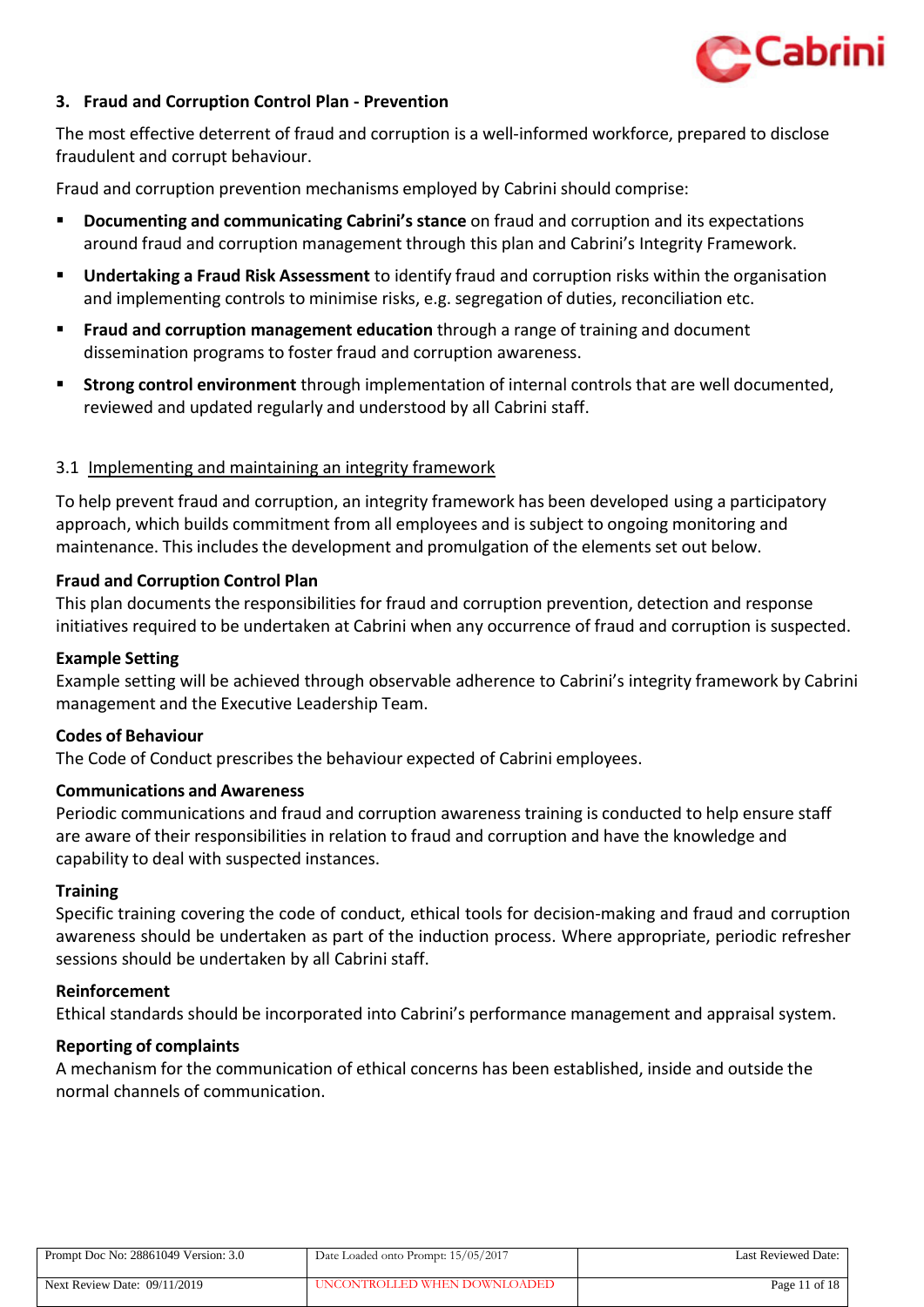

#### <span id="page-11-0"></span>3.2 Executive Leadership Team commitment

Cabrini's Executive Leadership Team are required to have, as a minimum, an understanding of the following fraud and corruption issues:

- The types of fraud and corruption common within the various industry sectors in which Cabrini operates and the losses typically associated with conduct of this type;
- The robustness of Cabrini's internal control environment in terms of its ability to prevent and detect the types of fraud and corruption likely to occur, particularly in relation to their area of responsibility;
- A knowledge of the types of fraud and corruption that have been detected in Cabrini in the last five years and how those matters were dealt with in terms of disciplinary action and internal control enhancement; and
- Cabrini's fraud and corruption prevention and control strategy.

A high level of risk consciousness for the risks of fraud and corruption is required to be present across the Executive Leadership Team, and if found to be absent, will be the subject of appropriate awareness training.

# <span id="page-11-1"></span>3.3 Maintaining a strong internal control system

Internal control is the first line of defence in the fight against fraud and corruption. All business processes at Cabrini are required to be subject to a rigorous system of internal controls that are well documented, updated regularly and understood by all personnel. This is particularly true for those processes which are assessed as having a higher predisposition to the risks of fraud and corruption.

The following elements of an internal control system are embedded to assist Cabrini in protecting itself against the risk of fraud and corruption:

- Internal controls that are appropriately documented, reviewed and amended regularly;
- Internal controls that are communicated effectively to all personnel appropriate to their level of responsibility and position description;
- A program for assessing compliance with Cabrini's internal controls, through an internal audit program, as well as compliance monitoring by the Executive Leadership Team; and
- Executive management setting an example of internal control adherence.

Should a fraud or corruption be discovered and substantiated by appropriate investigation, the Fraud and Corruption Control Officer will conduct a review of the relevant controls associated with the fraud or corruption in consultation with the relevant Manager and other resources as required. The assessment will determine where the system of internal control broke down, and whether remedial action is necessary.

#### <span id="page-11-2"></span>3.4 Fraud and corruption risk assessment

Fraud and corruption risk is systematically analysed and evaluated as part of Cabrini's overall risk management process. As with the overall risk management process, fraud and corruption risk assessments will be conducted on an annual basis as part of the broader business planning process.

The overarching principle is an assessment of consequence and likelihood for each risk relative to other fraud and corruption risks and relative to other enterprise risks.

| Prompt Doc No: 28861049 Version: 3.0 | Date Loaded onto Prompt: 15/05/2017 | Last Reviewed Date: |
|--------------------------------------|-------------------------------------|---------------------|
| Next Review Date: $09/11/2019$       | UNCONTROLLED WHEN DOWNLOADED        | Page $12$ of $18$   |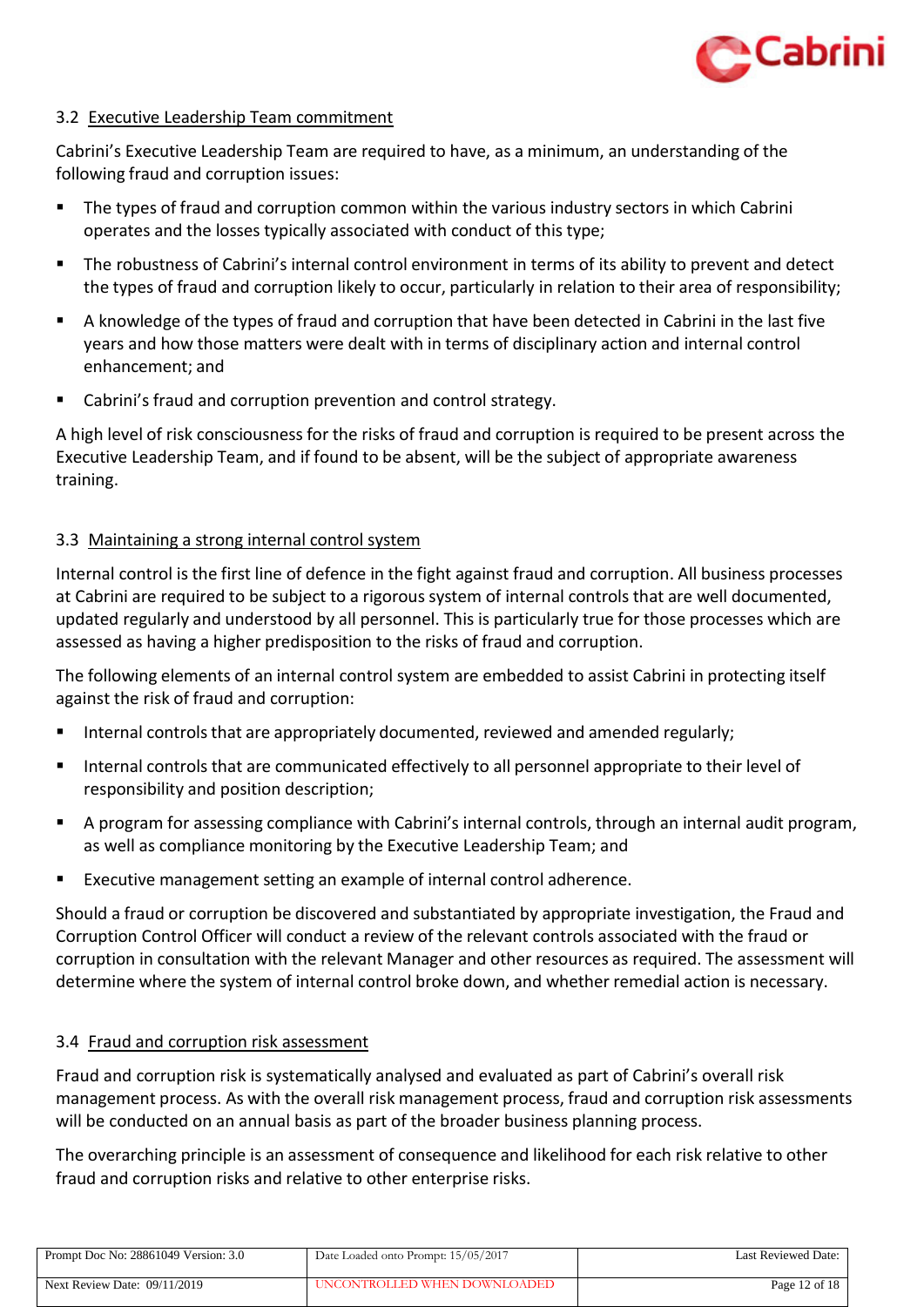

The most important outcome of the fraud and corruption risk assessment process is the development of an effective anti-fraud and anti-corruption treatment program that specifically addresses the fraud and corruption risks faced by Cabrini. These measures are to be monitored for effectiveness over time.

# <span id="page-12-0"></span>3.5 Communication and awareness of fraud and corruption plan

Cabrini's commitment to this plan is communicated to all external stakeholders through appropriate mechanisms (e.g. on Cabrini's website).

Internally, regular communication is required to help ensure all Cabrini staff have a clear understanding of:

- The types of behaviour that constitute fraudulent or corrupt practice;
- **The fraud and corruption detection measures that are in place; and**
- The fraud and corruption control issues.

This should take place upon induction and as part of ongoing training initiatives and information sessions delivered throughout the course of employment. Additionally, the Fraud and Corruption Control Plan should be accessible to all staff on Cabrini's intranet via PROMPT.

Staff awareness programs are developed and undertaken periodically by Cabrini to help ensure that all staff understand their role and responsibilities and that staff are aware of how to report potential fraud and corruption.

#### <span id="page-12-1"></span>3.6 Employment screening

Cabrini conducts pre-employment screening for all new employees. Screening checks undertaken prior to employment of a permanent member of staff should include:

- Verification of identity (birth certificate, driver's license);
- Police checks (for roles with access to finances or significant decision making authority or as required by regulation/legislation);
- At least two reference checks; and,
- Verification of formal qualifications claimed.

The People and Culture Services staff induction process requires that all new staff read and acknowledge the requirements of key Cabrini policies. These include:

- Code of Conduct;
- Cabrini Employee Handbook;
- Whistleblowing Policy and Procedures; and
- Conflict of Interest Policy (incorporating gifts, benefits and hospitality).

#### <span id="page-12-2"></span>3.7 Taking of annual leave

One of the indicators in an organisation that fraud or corruption may be occurring is a reluctance to take regular and uninterrupted annual leave. To address this, and to support the health, safety and well-being of our staff, People and Culture Services policies should encourage staff to take regular annual leave.

| Prompt Doc No: 28861049 Version: 3.0 | Date Loaded onto Prompt: 15/05/2017 | Last Reviewed Date: |
|--------------------------------------|-------------------------------------|---------------------|
| Next Review Date: 09/11/2019         | UNCONTROLLED WHEN DOWNLOADED        | Page $13$ of $18$   |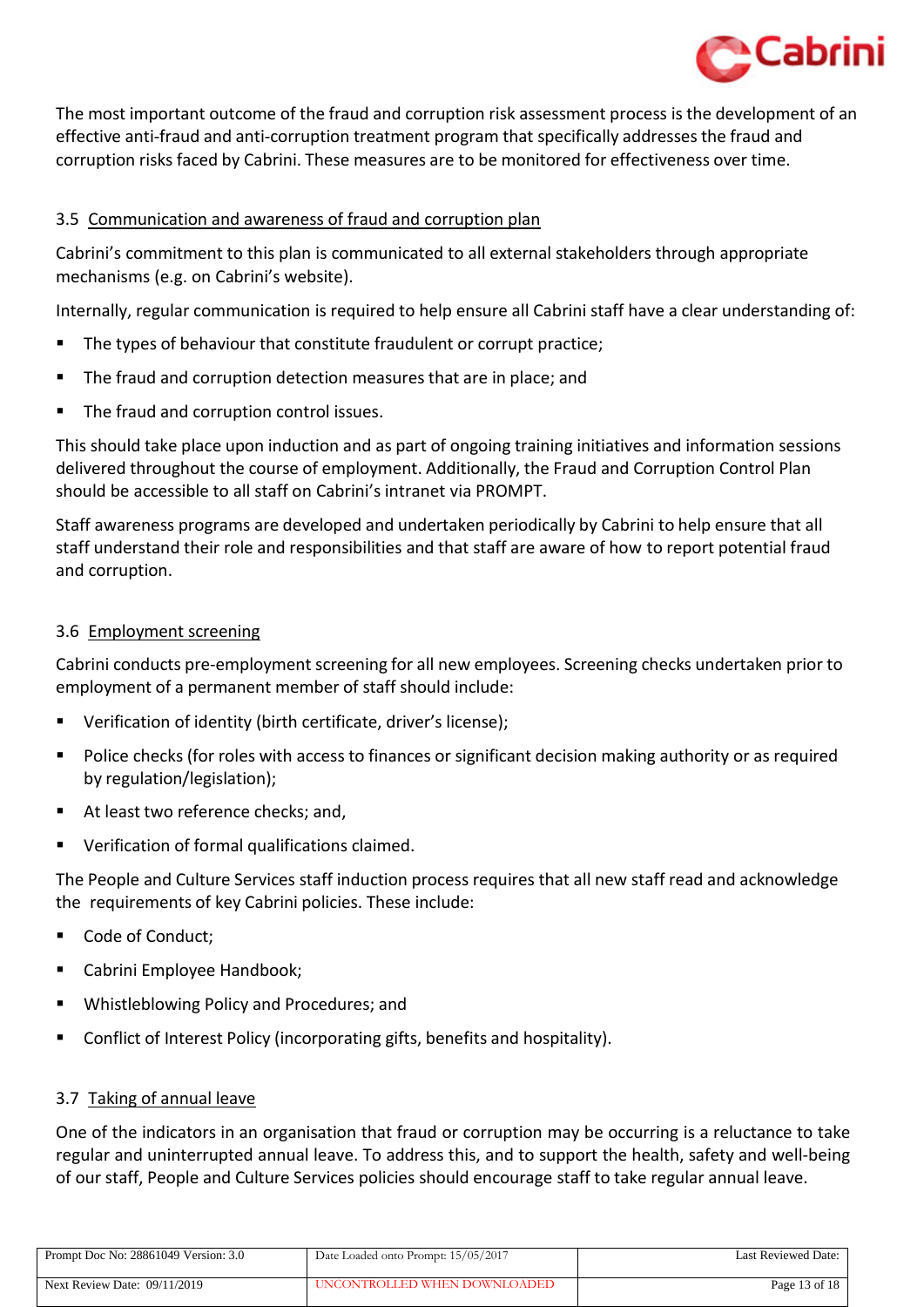

# <span id="page-13-0"></span>**4. Fraud and Corruption Control Plan - Detection**

Fraud and corruption detection programs comprise:

- **Encouragement of reporting** of suspected fraud and corruption from staff, stakeholders, suppliers and members of the public through confidential reporting mechanisms.
- **Conducting periodic reviews** of Cabrini's control environment, including ongoing review of risk register and delivery of internal audit program.
- **Established effective accounting and system controls** (including audit logging) that minimise the risk of fraud, and maximise the chances of early detection should it occur.

Cabrini's fraud and corruption detection program requires the implementation and ongoing refinement of systems to increase the likelihood of detecting fraud or corruption. Such procedures are implemented on a risk basis and may also help prevent fraud and corruption as the threat of detection may be enough to deter staff.

Cabrini have developed the following mechanisms to assist in detecting suspected fraud and corruption.

#### <span id="page-13-1"></span>4.1 Post Transactional Review

Post transactional review procedures is undertaken by staff not involved in processing the transactions in question, with the objective of identifying altered or missing documentation, falsified or altered authorisation or inadequate documentation to support transactions or decisions.

#### <span id="page-13-2"></span>4.2 Data mining

Cabrini's information systems are an important source of information on fraudulent and, to a lesser extent, corrupt conduct. As with post transactional review, data mining is undertaken by a staff member independent of the data being examined, with the objective of identifying exceptions which may indicate fraudulent and / or corrupt conduct. For example, periodic comparison of employee bank account details to bank account details maintained in the accounts payable masterfile may identify misappropriation of funds.

#### <span id="page-13-3"></span>4.3 Analysis of management accounting reports to identify trends

Trends identified are examined and those which may be indicative of fraudulent or corrupt conduct should be further investigated. For example monthly actual/budget comparison reports for individual cost centres, reports comparing expenditure against industry benchmarks and reports highlighting unusual trends in bad or doubtful debts or write-off's.

#### <span id="page-13-4"></span>4.4 Mechanisms for reporting suspected fraud and corruption incidents

All actual or suspected instances of fraud or corruption are required to be reported through one or more of the following internal reporting lines:

#### <span id="page-13-5"></span>**Cabrini's Whistleblower Governance Officer**

Whistleblower reports of actual or suspected instances of fraud or corruption or detrimental action by Cabrini or its employees is made to Cabrini's Whistleblower Governance Officer, through the contact details provided in Cabrini's Whistleblowing Policy.

| Prompt Doc No: 28861049 Version: 3.0 | Date Loaded onto Prompt: 15/05/2017 | <b>Last Reviewed Date:</b> |
|--------------------------------------|-------------------------------------|----------------------------|
| Next Review Date: $09/11/2019$       | UNCONTROLLED WHEN DOWNLOADED        | Page 14 of 18              |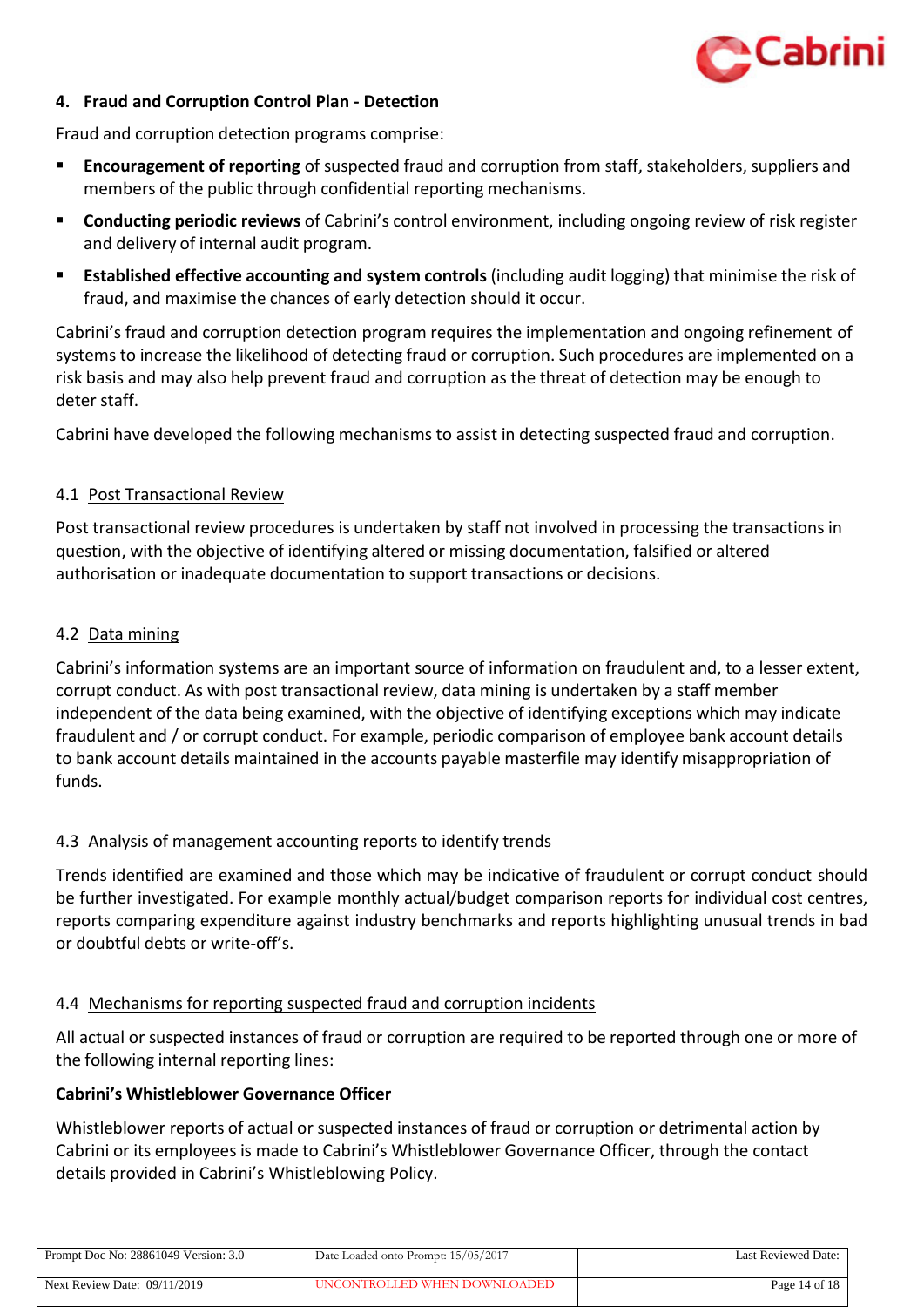

The Integrity Governance Officer will respond to these reports as per Cabrini's Whistleblowing Policy, in conjunction with Fraud and Corruption Control Officer and where deemed appropriate, confidentially communicate results of completed investigations to the Audit and Risk Management Committee, CEO and the Executive Director of the affected area.

# <span id="page-14-0"></span>4.5 Implementing a Whistleblower protection program

Procedures have been established for the protection of people (including Cabrini staff, committee members and members of the public) who make disclosures that reveal conduct that is fraudulent and/or corrupt.

Refer to Cabrini's [Whistleblowing](https://system.prompt.org.au/Download/Document.aspx?id=27536058&code=CD312C90177F6055148ED5E39D63AAEB) Policy for additional information.

| Prompt Doc No: 28861049 Version: 3.0 | Date Loaded onto Prompt: 15/05/2017 | Last Reviewed Date: |
|--------------------------------------|-------------------------------------|---------------------|
| Next Review Date: 09/11/2019         | UNCONTROLLED WHEN DOWNLOADED        | Page 15 of 18       |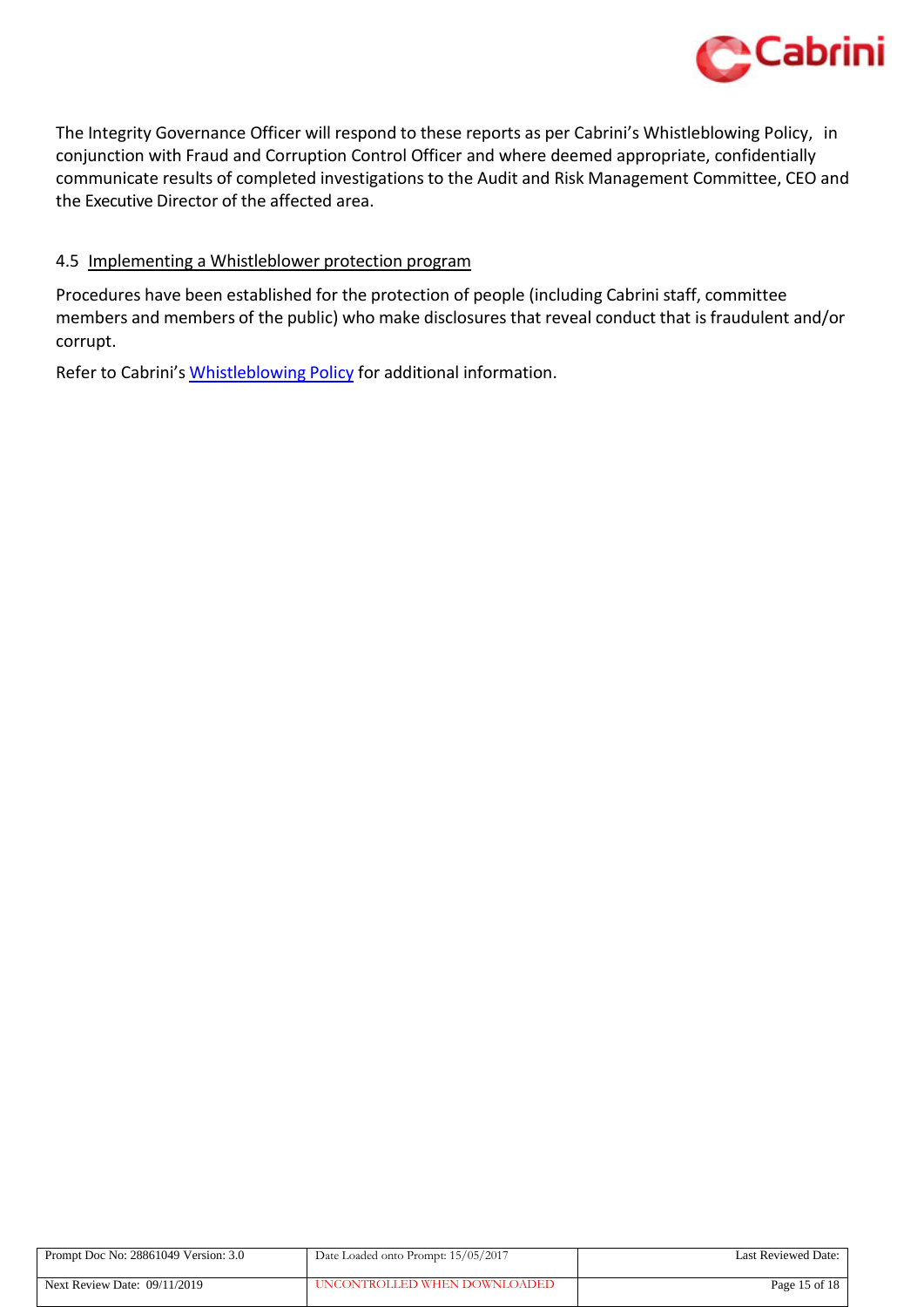

#### <span id="page-15-0"></span>**5. Fraud and Corruption Control Plan - Response**

Cabrini have developed the following mechanisms for responding to suspected fraud or corruption.

#### <span id="page-15-1"></span>5.1 Investigation

Cabrini's Integrity Governance Officer is responsible for appointing an investigator and overseeing, coordinating and informing the Fraud and Corruption Control Officer of the progress of the investigation.

The investigation into apparent or suspected fraud and corruption is required to be conducted by appropriately skilled and experienced persons who are independent of the business unit in which the alleged fraudulent or corrupt conduct occurred.

The Integrity Governance Officer may engage external resources to assist in the investigation if deemed necessary.

Investigations are to be conducted in accordance with the following requirements:

- External parties engaged to assist in investigations on Cabrini's behalf should be required to enter into a binding agreement in relation to the release of confidential information coming into their possession during the course of the investigation;
- Any investigation and resulting disciplinary proceedings is required to be conducted in an atmosphere of transparency at all times ensuring that the rules of natural justice are observed;
- The overall guiding principles of any investigation into alleged improper conduct are independent and objective;
- An investigation should comply with all relevant legislation in the jurisdiction in which action will or could be initiated;
- Adequate records are to be made and kept of all investigations. These records should be kept in accordance with legal, best practice or privacy management guidelines; and
- All information arising from, or relevant to, the investigation is not to be disseminated to any person not required by their position description to receive the information.

Any investigation into improper conduct within Cabrini should be subject to an appropriate level of supervision by Cabrini's CEO and the Audit and Risk Management Committee, having regard to the seriousness of the matter under investigation and adherence to Cabrini's Privacy Policy.

#### <span id="page-15-2"></span>5.2 Reporting and escalation

All actual or suspected instances of fraud or corruption are required to be reported to Cabrini's Whistleblower Governance Officer. The Integrity Governance Officer is responsible for escalating matters to relevant internal and external parties as deemed appropriate.

Cabrini has established a Fraud and Corruption Incident Register. Maintenance of the register is the responsibility of the Fraud and Corruption Control Officer. The following information is required to be captured in relation to every reportable fraud and corruption incident:

- Date and time of report;
- Date and time that incident was detected;

| Prompt Doc No: 28861049 Version: 3.0 | Date Loaded onto Prompt: 15/05/2017 | Last Reviewed Date: |
|--------------------------------------|-------------------------------------|---------------------|
| Next Review Date: $09/11/2019$       | UNCONTROLLED WHEN DOWNLOADED        | Page 16 of $18$     |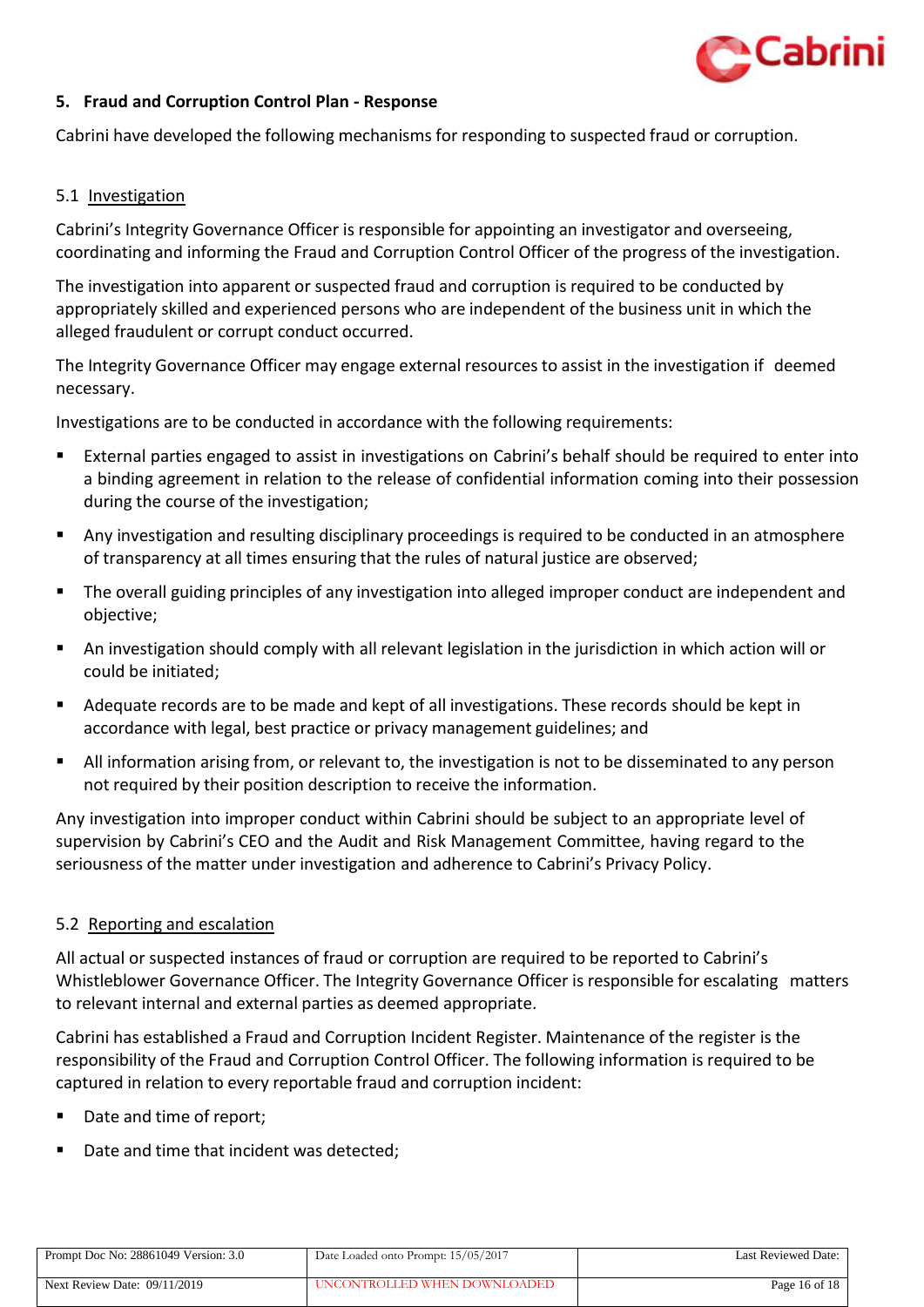

- How the incident came to the attention of management (e.g. anonymous report, normal report, supplier report);
- The nature of the incident;
- Value of loss (if any) to Cabrini; and,
- The action taken following discovery of the incident.

The Integrity Governance Officer is responsible for reporting instances of fraud and/or corruption to the authorities where appropriate and other relevant law enforcement agencies.

# <span id="page-16-0"></span>5.3 Disciplinary procedures

All disciplinary proceedings are required to be undertaken in accordance with established policies and procedures, the purpose of which isto:

- Deal appropriately with grievances;
- Encourage reasonable, fair and respectful treatment for all employees;
- Ensure decision-making in employment related workplace issues is equitable, consistent, open and transparent, and is based on the merit principle where applicable;
- Ensure our people are aware of the procedures and appropriate avenues for applying for review of a decision or action;
- Put processes in place to ensure decisions/actions can be reviewed impartially, confidentially and efficiently and with a view to reaching resolution internally where possible;
- Ensure we can meet our legislative and industrial responsibilities; and
- Support our commitment to ensuring fair, equitable, transparent and reasonable treatment for our people, clients, stakeholders and the community.

# <span id="page-16-1"></span>5.4 Internal control review following discovery of fraud or corruption

In each instance where fraud and/or corruption is detected, the Fraud and Corruption Control Officer and relevant employee should assess the adequacy of the internal control environment and consider whether improvements are required.

Where improvements are required, these are to be implemented as soon as practicable. A summary of recommendations or requirements for the modification of the internal control environment are to be provided to the relevant employee.

The Fraud and Corruption Control Officer and relevant employee are required to reassess the control environment subsequent to the implementation of additional controls to determine whether the level of risk has been reduced to an acceptable level.

| Prompt Doc No: 28861049 Version: 3.0 | Date Loaded onto Prompt: 15/05/2017 | Last Reviewed Date: |
|--------------------------------------|-------------------------------------|---------------------|
| Next Review Date: 09/11/2019         | UNCONTROLLED WHEN DOWNLOADED        | Page 17 of 18       |